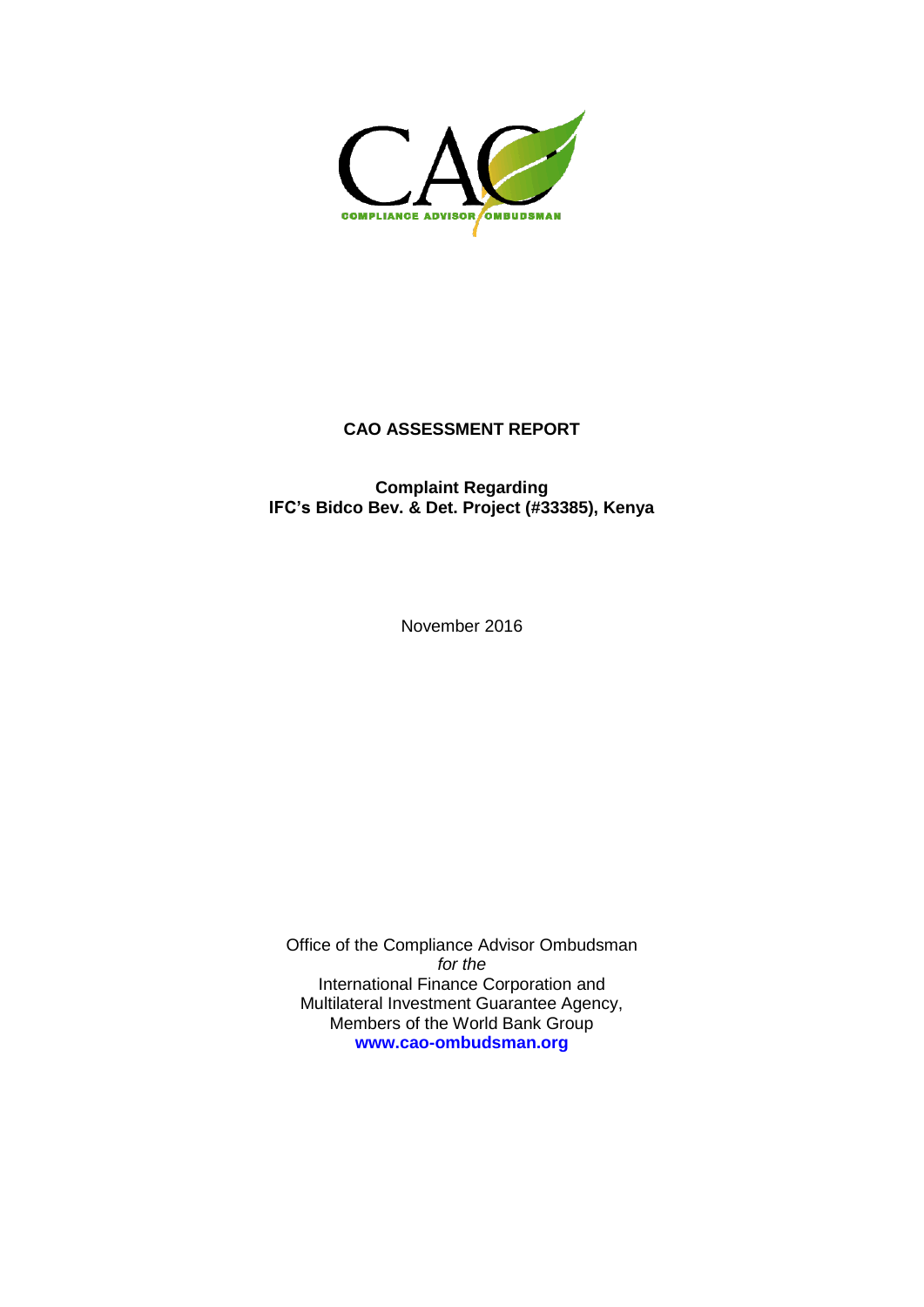# **About CAO**

The Office of the Compliance Advisor Ombudsman (CAO) is the independent accountability mechanism for the International Finance Corporation (IFC) and the Multilateral Investment Guarantee Agency (MIGA), members of the World Bank Group. CAO reports directly to the President of the World Bank Group, and its mandate is to assist in addressing complaints from people affected by IFC/MIGA projects in a manner that is fair, objective, and constructive and to enhance the environmental and social outcomes of those projects.

For more information, see www.cao-ombudsman.org.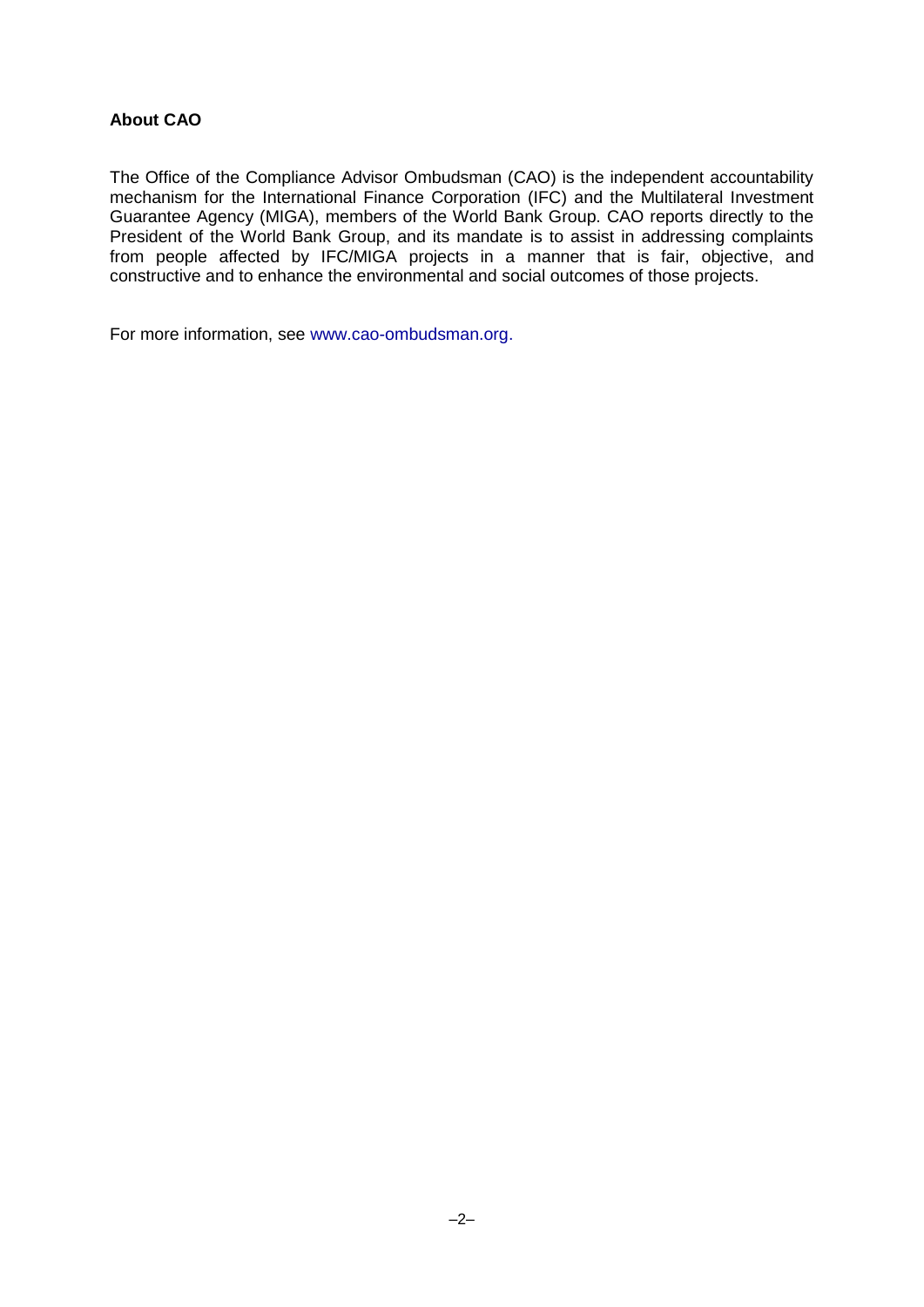# TABLE OF CONTENTS

| Annex B. Health and safety audits conducted by Bidco per their report12 |  |  |  |  |
|-------------------------------------------------------------------------|--|--|--|--|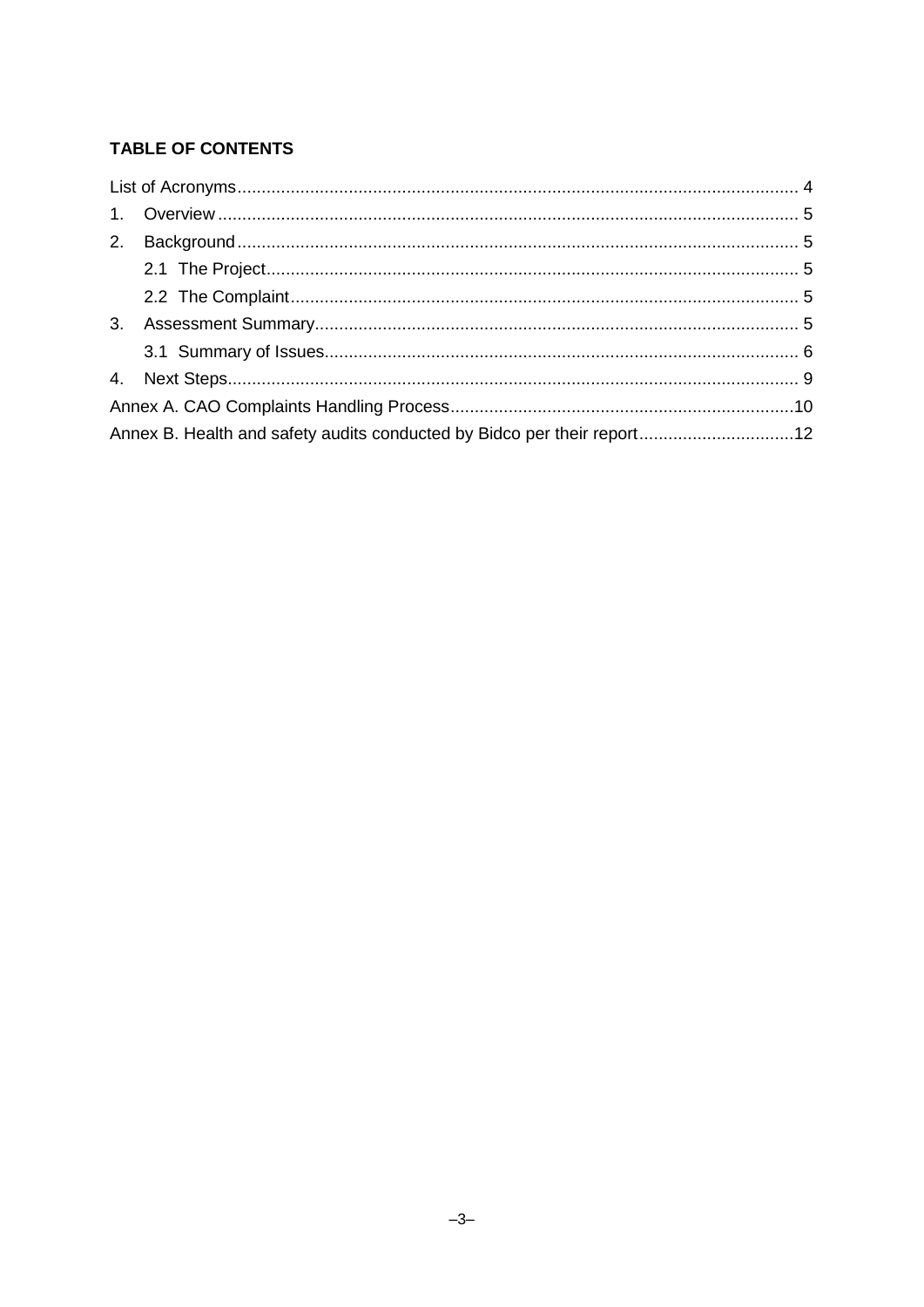# <span id="page-3-0"></span>**LIST OF ACRONYMS**

| CAO          | Office of the Compliance Advisor Ombudsman       |
|--------------|--------------------------------------------------|
| <b>FMCG</b>  | Fast moving consumer goods                       |
| HR.          | <b>Human Resources</b>                           |
| <b>IFC</b>   | <b>International Finance Corporation</b>         |
| <b>MIGA</b>  | Multilateral Investment Guarantee Agency         |
| <b>OHS</b>   | Occupational Health and Safety                   |
| <b>OHSAS</b> | Occupational Health and Safety Assessment Series |
| <b>PPE</b>   | <b>Personal Protective Equipment</b>             |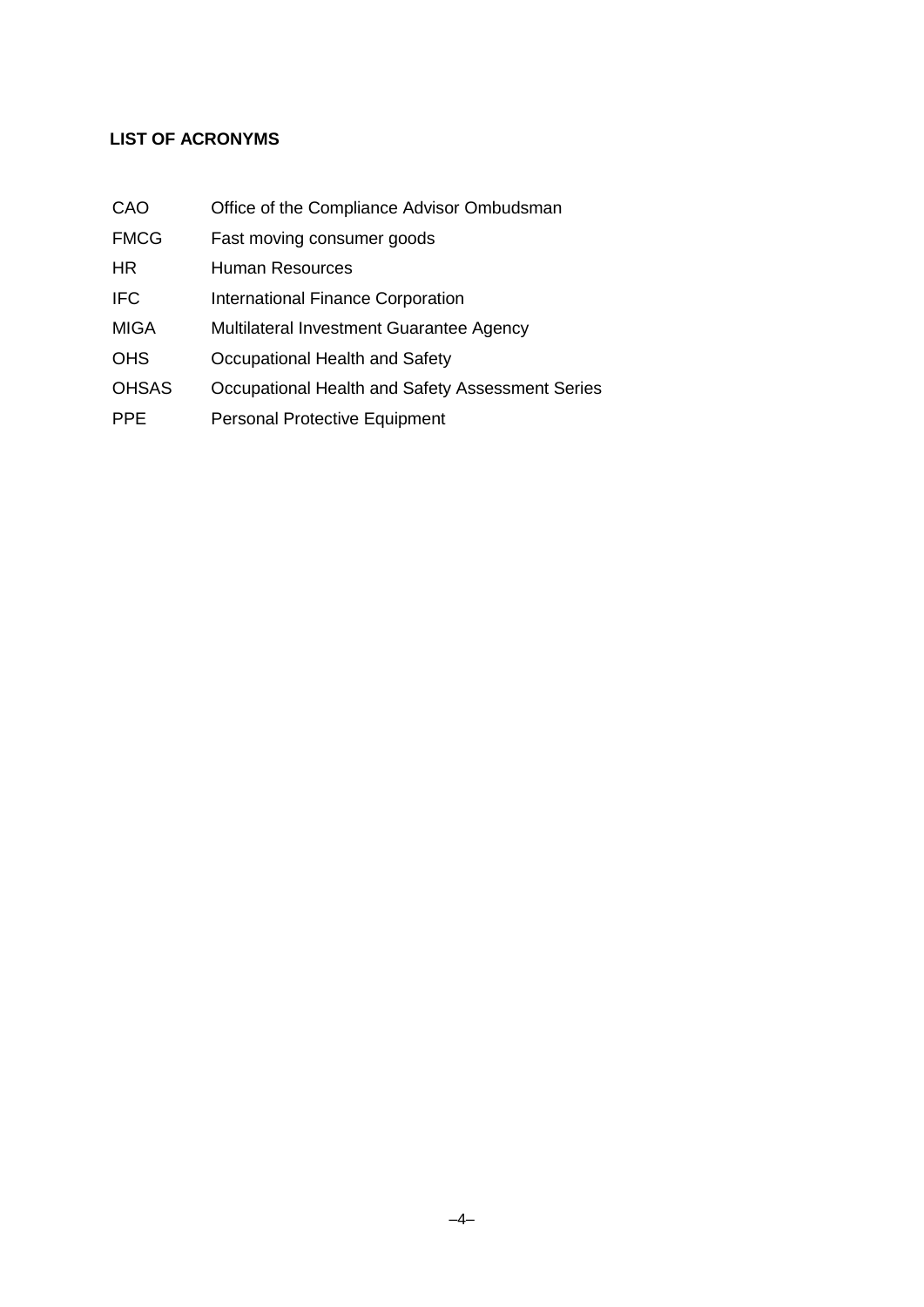# <span id="page-4-0"></span>**1. OVERVIEW**

In June 2016, CAO received a complaint related to Bidco Africa Limited (Bidco), a client of IFC. The complaint was filed on behalf of a group of current and former workers ("Complainants") of Bidco's plant in Thika, Kenya. The complaint raises concerns related to labor and working conditions, including terms of employment, occupational health and safety, and freedom of association. CAO found the complaint eligible in June 2016 and conducted an assessment of the issues raised in the complaint. Subsequent to its field visit, CAO was unable to receive a clear indication from the Complainants about how they wish to move forward. As such CAO was unable to conclude the assessment process and determined that the only way forward was to refer the complaint to Compliance as per its Operational Guidelines.

# <span id="page-4-1"></span>**2. BACKGROUND**

# <span id="page-4-2"></span>**2.1 The Project**

IFC has an active project with Bidco, a Kenyan private limited liability company, which generates revenues from the sale of edible oils, cooking fats, soaps, detergents, animal feeds, and baking powder. According to IFC, the project consists of the expansion of Bidco's production capacity in fast moving consumer goods (FMCG) in Kenya and, more specifically, the construction and operation of an extension of Bidco's detergent facility in Thika and a new beverage facility in Tatu City.<sup>1</sup>

#### <span id="page-4-3"></span>**2.2 The Complaint**

In June 2016, CAO received a complaint regarding Bidco's operations in Thika. The complaint was filed on behalf of a group of current and former workers of the Thika plant. The Complainants have requested that their names remain confidential. The letter of complaint raised concerns about worker safety, working conditions, terms of labor, status of casual workers, process for grievance redress, and freedom of association. A more detailed description of the issues raised during the assessment are found in Section 3.1 below.

# <span id="page-4-4"></span>**3. ASSESSMENT SUMMARY**

1

The purpose of CAO's assessment is to clarify the issues and concerns raised by the Complainants, to gather information on how Bidco and other stakeholders see the situation, and to determine whether the Complainants and Bidco would like to pursue a dispute resolution process facilitated by CAO or if the complaint should be referred to CAO Compliance for appraisal of IFC's performance (see Annex A for CAO's complaint handling process). CAO does not gather information during its assessment to make a judgment on the merits of the complaint.

<sup>1</sup>[http://ifcextapps.ifc.org/ifcext/spiwebsite1.nsf/78e3b305216fcdba85257a8b0075079d/1f290b0f7e3ef14f852](http://ifcextapps.ifc.org/ifcext/spiwebsite1.nsf/78e3b305216fcdba85257a8b0075079d/1f290b0f7e3ef14f85257ccd004eb8ce?opendocument) [57ccd004eb8ce?opendocument](http://ifcextapps.ifc.org/ifcext/spiwebsite1.nsf/78e3b305216fcdba85257a8b0075079d/1f290b0f7e3ef14f85257ccd004eb8ce?opendocument)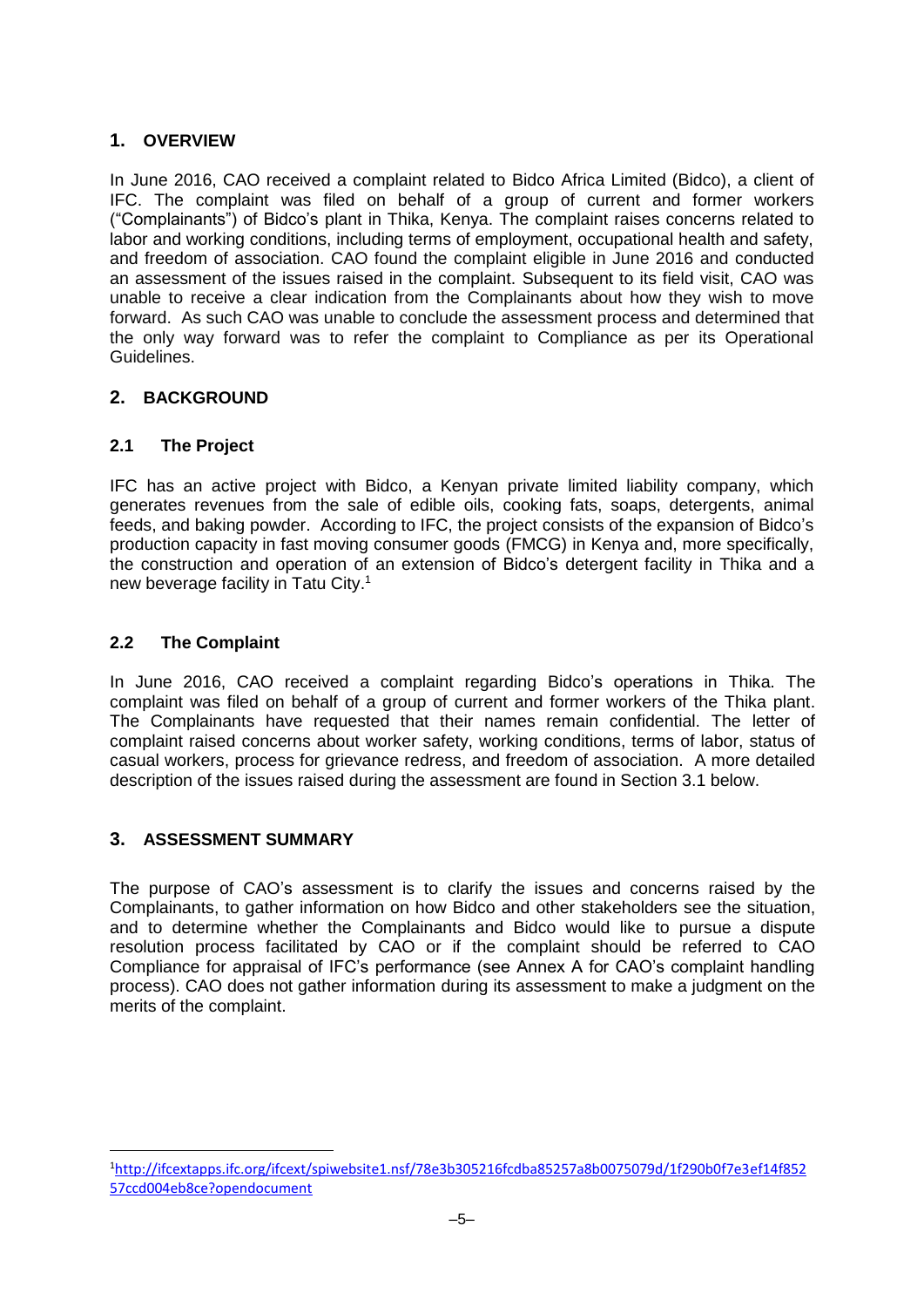CAO's assessment of the complaint consisted of:

- a desk review of project documentation;
- meetings with the Complainants;
- meetings with Bidco representatives and a visit of the Thika plant; and
- meetings with the IFC project team.

#### <span id="page-5-0"></span>**3.1. Summary of Issues**

This section gives a broad overview of the issues and the perspectives of the parties as expressed by the Complainants and Bidco respectively. It does not comprise a judgment by CAO about the merits of the complaint.

#### *Complainants' perspective*

Based on discussions held during CAO's field visit and assessment phase, listed below are the concerns as raised by the Complainants:

| <b>ISSUE</b>                     | <b>SUB ISSUE</b>                                                                                                                                                                                                                                                                                                                                                                                                                                                                                                                                                                                                                                                                                                                                                 |  |  |
|----------------------------------|------------------------------------------------------------------------------------------------------------------------------------------------------------------------------------------------------------------------------------------------------------------------------------------------------------------------------------------------------------------------------------------------------------------------------------------------------------------------------------------------------------------------------------------------------------------------------------------------------------------------------------------------------------------------------------------------------------------------------------------------------------------|--|--|
| <b>Worker Safety</b>             | Personal Protective Equipment (PPE): low quality of PPE;<br>workers bearing the cost of replacing degraded equipment;<br>and inconsistency in provision and usage of PPE across the<br>plant.<br>Working conditions that may increase risk of accidents; and<br>incidents of workers being asked to take on dangerous tasks.<br>Response to workplace accidents: questions about the quality<br>of first aid attention at the plant site, which is not administered<br>by medical professionals; referrals to hospital being under the<br>sole discretion of the supervisors; and instances where<br>workers have been unsatisfied with the coverage or length of<br>care at the hospital.<br>Lack of compensation for injuries.<br>٠                            |  |  |
| Terms of labor                   | Long working hours, with a recognition by workers that shifts<br>$\bullet$<br>have been reduced to eight hours since September 2015.<br>Workers are expected to work overtime on days off; and cases<br>$\bullet$<br>of overtime not being registered or paid.<br>Cases of sick leave or annual leave not being recognized or<br>$\bullet$<br>paid appropriately.<br>Current wages not in line with cost of living.<br>$\bullet$<br>Contracts lengths are too short, and there is inconsistency in<br>$\bullet$<br>the length of the contract from worker to worker, and contract<br>terms seem to be determined arbitrarily.<br>Social Security contributions not being properly registered.<br>$\bullet$<br>Timing and length of maternity leave.<br>$\bullet$ |  |  |
| Casual workers                   | Lack of job security; benefits and services for those who had<br>$\bullet$<br>worked as casual laborers, in some cases over the span of<br>many years; recognition by workers that, since September<br>2015, Bidco no longer employs casual workers, and workers<br>are employed on a contract basis.<br>Cases of work terminated for casual workers without notice<br>$\bullet$<br>despite having worked for the company for years.<br>Difficulties applying for a contract after September 2015.<br>٠                                                                                                                                                                                                                                                          |  |  |
| Process for grievance<br>redress | Lack of understanding of the process for presenting a<br>$\bullet$<br>grievance.<br>Fear of retaliation from managers if a complaint is presented.                                                                                                                                                                                                                                                                                                                                                                                                                                                                                                                                                                                                               |  |  |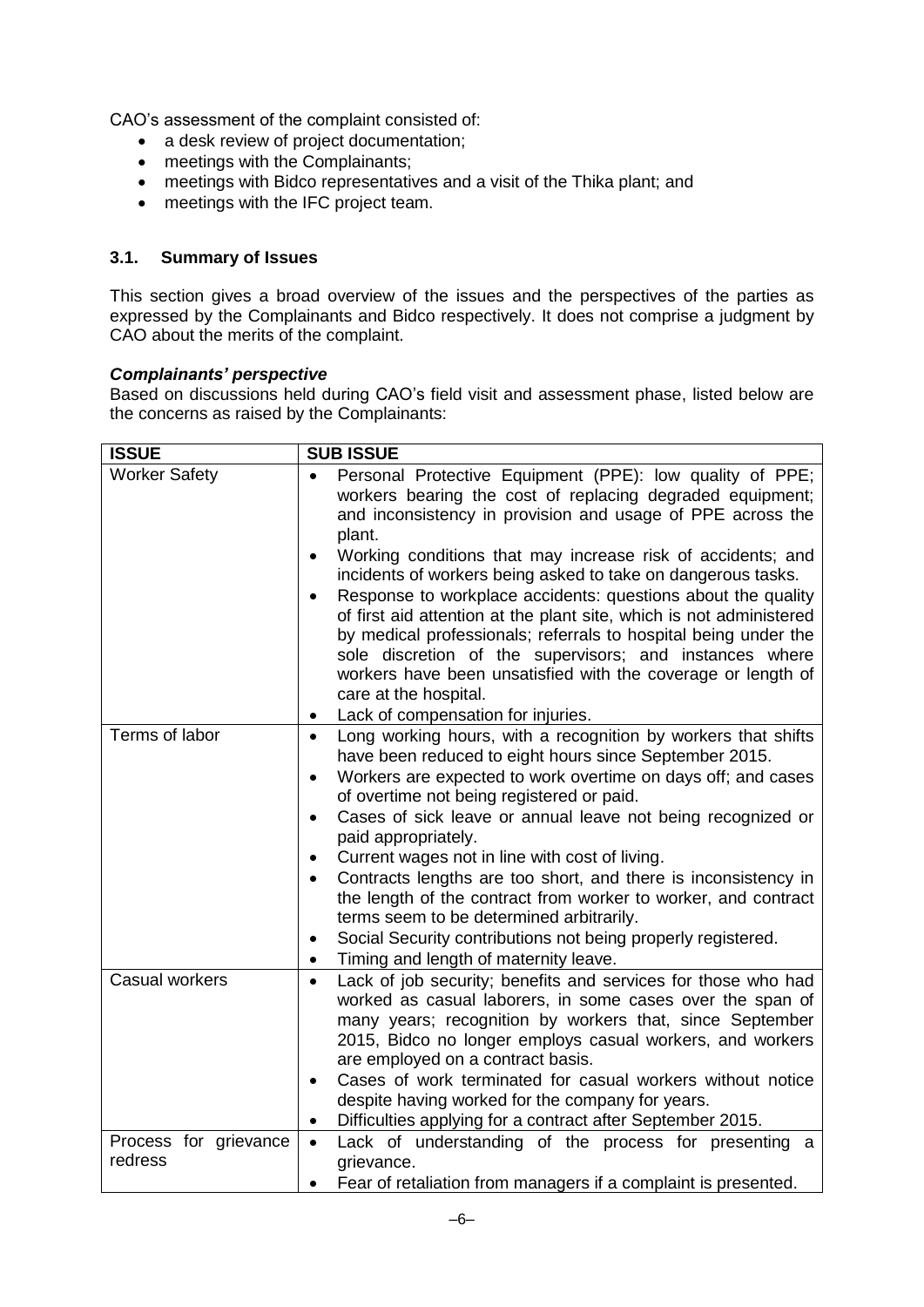|                        | Lack of response from HR or other people tasked with taking<br>up complaints.<br>Lack of follow up where complaints have been presented.                                                                                                                                                                                                                                                                                                        |  |  |  |
|------------------------|-------------------------------------------------------------------------------------------------------------------------------------------------------------------------------------------------------------------------------------------------------------------------------------------------------------------------------------------------------------------------------------------------------------------------------------------------|--|--|--|
| Freedom of association | Fear of reprisals for joining the union, and incidents where<br>$\bullet$<br>reprisals were felt.<br>Decrease in union membership linked to fears of reprisals.<br>$\bullet$<br>Lack of understanding of rights, benefits and process within<br>the union.<br>Union leadership is perceived as being too close to<br>$\bullet$<br>management.<br>Worker lockouts after participating in worker protests and<br>$\bullet$<br>demanding benefits. |  |  |  |
| Other                  | Reprisals from management for voicing<br>concerns<br>or<br>$\bullet$<br>complaints over labor conditions or issues, including cases of<br>loss of employment.                                                                                                                                                                                                                                                                                   |  |  |  |

Subsequent to its field visit in August 2016, CAO made several attempts to ascertain how the Complainants wanted to move forward in addressing their complaint. CAO was unable to receive a clear indication from the Complainants and therefore was unable to complete the assessment.

#### *Bidco's perspective*

1

Bidco considers that it has put in place comprehensive systems to manage labor issues, including but not limited to, occupational health and safety (OHS). In many cases, the company claims it goes beyond what is required by Kenyan labor laws. Bidco highlighted their use of the Kaizen management system which emphasizes continual improvement of their processes and shared responsibility and ownership throughout the company, and their processes for collecting and tracking data, identifying gaps, and putting in corrective measures in close coordination with the workforce. According to Bidco, these measures are guided by best human resources and business practices. The table below summarizes Bidco's perspective on each issue.

| Worker safety | The Thika plant is OHSAS <sup>2</sup> 18000 certified and has<br>comprehensive OHS management system procedures in<br>place with stringent and continuous monitoring.                  |
|---------------|----------------------------------------------------------------------------------------------------------------------------------------------------------------------------------------|
|               | Bidco conducts 14 different annual health and safety audits<br>to safeguard the health of its employees. See Annex B for<br>the list of health and safety audits as provided by Bidco. |
|               | Workers are provided with the necessary PPE for use at<br>work.                                                                                                                        |
|               | All workplace accidents are recorded and attended to, first<br>aid is provided and supervisors refer cases that need<br>medical attention to nearby hospitals.                         |
|               | All injuries are reported to management and the Kenyan<br>Department of Labor, and the reports are followed up by<br>management so corrective measures are put in place.               |
|               | Supervisors and other employees that display aptitude for<br>first aid receive first aid training.                                                                                     |
|               | Cost of medical attention for workplace accidents is covered<br>by the company, and compensation is paid by degree of                                                                  |

<sup>2</sup> Occupational Health and Safety Assessment Series (OHSAS) 18000 is an international occupational health and safety management system specification.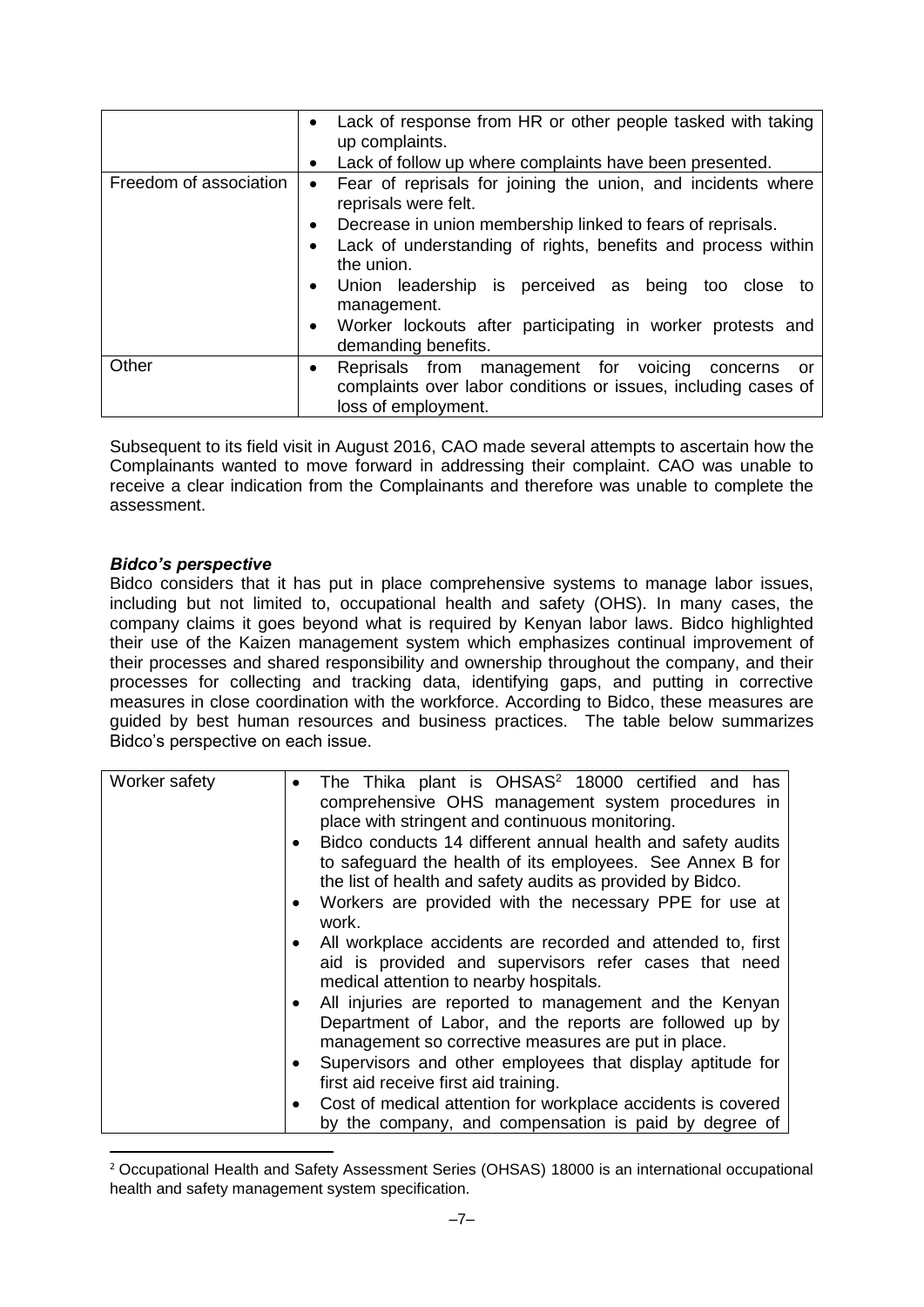| Terms of labor                   | $\bullet$<br>$\bullet$<br>$\bullet$ | disability.<br>Despite an increase in the number of employees and<br>additional production activities (detergent plant) there have<br>been no fatal accidents and a decline in incidents and<br>accidents reported in 2016 compared with 2015.<br>Bidco has maintained Non-Fatal accident site status since<br>2009.<br>From September 2015 Bidco reduced the length of work<br>shifts from 10 or 14 hours to eight hours.<br>Overtime has always been recognized and paid.                                                                                                                                                                                                                                                                                                                                                                                                                                                                                                                                                                                      |
|----------------------------------|-------------------------------------|------------------------------------------------------------------------------------------------------------------------------------------------------------------------------------------------------------------------------------------------------------------------------------------------------------------------------------------------------------------------------------------------------------------------------------------------------------------------------------------------------------------------------------------------------------------------------------------------------------------------------------------------------------------------------------------------------------------------------------------------------------------------------------------------------------------------------------------------------------------------------------------------------------------------------------------------------------------------------------------------------------------------------------------------------------------|
|                                  | ٠<br>٠<br>٠                         | Annual leave is equally recognized and any leave that is not<br>used by the end of the contract is paid to the employee.<br>Wages paid are all substantially above the minimum wage<br>and often above the market wage for each field.<br>Bidco has in place a biometric clocking system that allows<br>them to determine the number of hours and days a given<br>employee has worked, and overtime and leave are<br>automatically recorded in the system.                                                                                                                                                                                                                                                                                                                                                                                                                                                                                                                                                                                                       |
| Casual workers                   | $\bullet$<br>$\bullet$              | Kenyan law allows for the use of casual labor and the<br>company employed casual laborers in compliance with the<br>law and strictly as needed.<br>In September 2015 the company made a change to employ<br>workers on a contractual basis. All workers are currently on<br>contract and all benefits (sick, medical, pension, annual<br>leave, maternity leave, paternity leave) are extended to them<br>through the duration of their employment, which Bidco<br>highlighted constituted a considerable cost to them.                                                                                                                                                                                                                                                                                                                                                                                                                                                                                                                                          |
| Process for grievance<br>redress | $\bullet$                           | There is an established grievance resolution mechanism<br>within the plant which allows workers to raise issues of<br>concern, first with the relevant supervisor, then with a<br>Human Resource (HR) representative, and if needed<br>escalation to a team lead to be heard in committee.<br>The HR team leader and management maintain an open<br>door policy for all issues experienced by the work force.<br>The HR department reviews cases from workers about<br>issues such as pay, PPE, or leave, and these are often<br>resolved at the HR representative level, with a decline in the<br>number of cases that reach the management level, which<br>according to Bidco indicates that the process is working well.<br>If an employee is a union member, he or she is able to take<br>the issue of concern to the shop steward who would then<br>assist in the discussion with HR.<br>The procedure is well communicated and is posted on notice<br>boards, discussed in department meetings, and illustrated in<br>the collective bargaining agreement. |
| Freedom of<br>association        | $\bullet$<br>$\bullet$<br>٠         | All employees are free to join a union and management<br>does not interfere with this right.<br>The Chemical and Allied Workers Union of Kenya is active<br>at the Thika plant and has a stable number of members.<br>A collective bargaining agreement was negotiated with the<br>union and became effective in July 2014.                                                                                                                                                                                                                                                                                                                                                                                                                                                                                                                                                                                                                                                                                                                                      |
| <b>Additional benefits</b>       | $\bullet$                           | By converting all employment contracts to term contracts,<br>Bidco pays Social Security Contribution for every employee.                                                                                                                                                                                                                                                                                                                                                                                                                                                                                                                                                                                                                                                                                                                                                                                                                                                                                                                                         |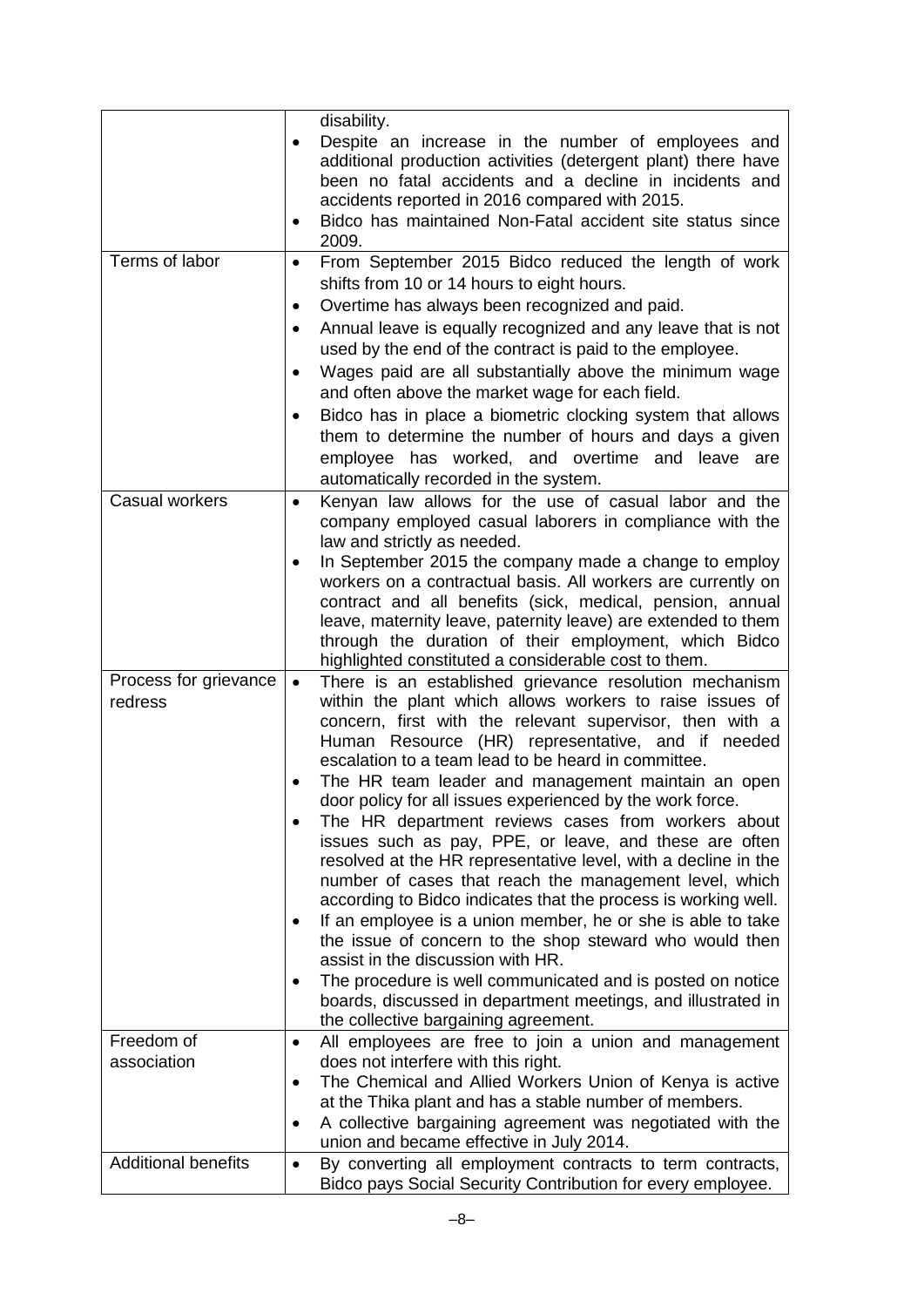| Bidco contributes 5% of the basic salary of the employee in<br>$\bullet$<br>pension funds for them (upon successful completion of<br>probation and confirmation of the employee).<br>Meals are provided for all employees.               |
|------------------------------------------------------------------------------------------------------------------------------------------------------------------------------------------------------------------------------------------|
|                                                                                                                                                                                                                                          |
| Transportation to and from the worksite is provided to all<br>employees.                                                                                                                                                                 |
| A resource center is available on the premises for<br>employees and partners with learning and training material<br>on various topics like engineering, manufacturing,<br>organizational development, Kaizen, and<br>Lean<br>Management. |
| Various sports activities are available for the benefit of the<br>employees such as a football club and teams for pedal cart,<br>volleyball, and hockey.                                                                                 |

Bidco believes they have been responsive to worker wellbeing and concerns, but expressed interest in learning where and how they can make improvements. With regard to the complaint presented to CAO, Bidco has some misgivings about what they suspect is the main motivation and intent of the complaint, however they expressed willingness to explore options for dialogue.

# <span id="page-8-0"></span>**4. NEXT STEPS**

<span id="page-8-1"></span>As described previously, given that CAO was unable to complete the assessment process, the complaint will be referred to Compliance for appraisal.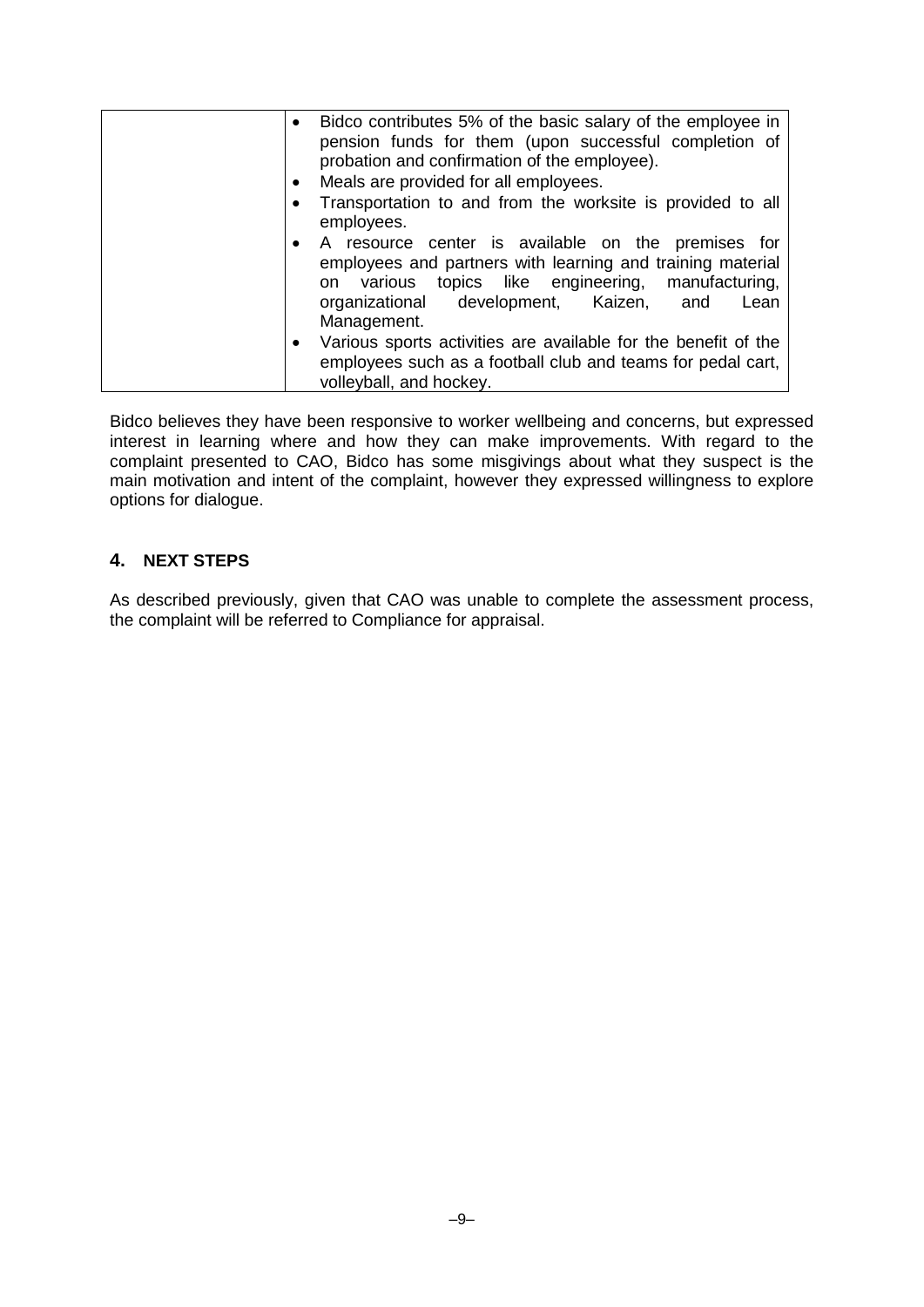### **ANNEX A. CAO COMPLAINTS HANDLING PROCESS**

The Office of the Compliance Advisor Ombudsman (CAO) is the independent accountability mechanism for the International Finance Corporation (IFC) and the Multilateral Investment Guarantee Agency (MIGA), members of the World Bank Group. CAO reports directly to the President of the World Bank Group, and its mandate is to assist in addressing complaints from people affected by IFC/MIGA supported projects in a manner that is fair, objective, and constructive and to enhance the environmental and social outcomes of those projects.

The initial assessment is conducted by CAO's Dispute Resolution function. The purpose of CAO's assessment is to: (1) clarify the issues and concerns raised by the complainant(s); (2) gather information on how other stakeholders see the situation; and (3) help stakeholders understand the recourse options available to them and determine whether they would like to pursue a collaborative solution through CAO's Dispute Resolution function, or whether the case should be reviewed by CAO's Compliance function.

This document is a preliminary record of the views heard by the CAO team, and explanations of next steps depending on whether the parties choose to pursue a Dispute Resolution process or prefer a CAO Compliance process. *This report does not make any judgment on the merits of the complaint.*

As per CAO's Operational Guidelines, $3$  the following steps are typically followed in response to a complaint that is received:

- Step 1: **Acknowledgement** of receipt of the complaint
- Step 2: **Eligibility:** Determination of the complaint's eligibility for assessment under the mandate of the CAO (no more than 15 working days)
- Step 3: **CAO assessment:** "Assessment of the issues and provide support to stakeholders in understanding and determining whether they would like to pursue a consensual solution through a collaborative process convened by CAO's Dispute Resolution function, or whether the case should be handled by CAO's Compliance function to review IFC's/MIGA's environmental and social due diligence. The assessment time can take up to a maximum of 120 working days."
- Step 4: **Facilitating settlement**: If the parties choose to pursue a collaborative process, CAO's dispute resolution function is initiated. The dispute resolution process is typically based or initiated by a Memorandum of Understanding and/or a mutually agreed upon ground rules between the parties. It may involve facilitation/mediation, joint fact-finding, or other agreed resolution approaches leading to a settlement agreement or other mutually agreed and appropriate goal. The major objective of these types of problem-solving approaches will be to address the issues raised in the complaint, and any other significant issues relevant to the complaint that were identified during the assessment or the dispute resolution process, in a way that is acceptable to the parties affected<sup>4</sup>.

OR

1

<sup>3</sup> For more details on the role and work of CAO, please refer to the full Operational Guidelines: [http://www.cao](http://www.cao-ombudsman.org/documents/CAOOperationalGuidelines_2013.pdf)[ombudsman.org/documents/CAOOperationalGuidelines\\_2013.pdf](http://www.cao-ombudsman.org/documents/CAOOperationalGuidelines_2013.pdf)

<sup>4</sup> Where stakeholders are unable to resolve the issues through a collaborative process within an agreed time frame, CAO Dispute Resolution will first seek to assist the stakeholders in breaking through impasse(s). If this is not possible, the Dispute Resolution team will inform the stakeholders, including IFC/MIGA staff, the President and Board of the World Bank Group, and the public, that CAO Dispute Resolution has closed the complaint and transferred it to CAO Compliance for appraisal.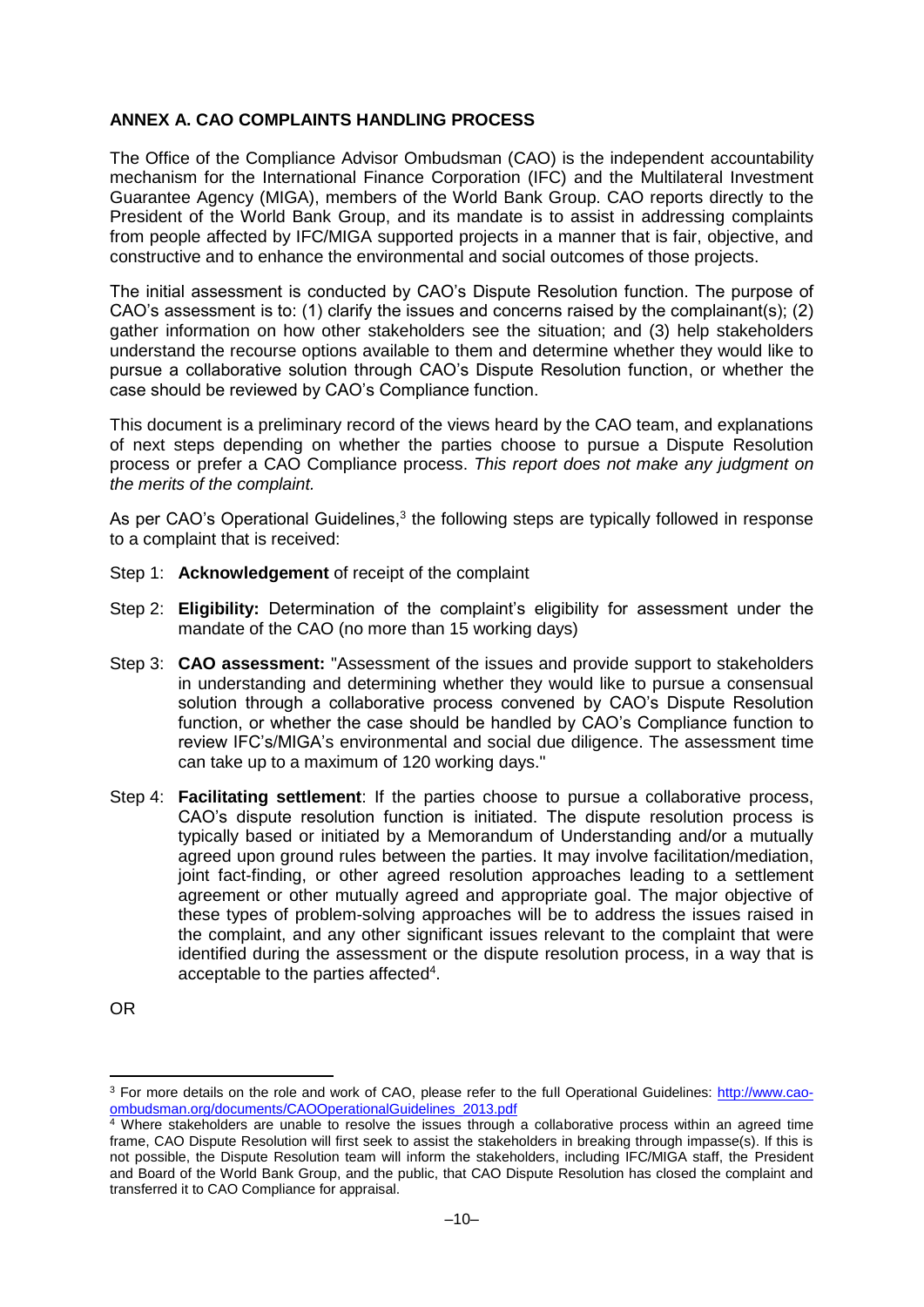**Compliance Appraisal/Investigation:** If the parties opt for a Compliance process, CAO's Compliance function will initiate an appraisal of IFC's/MIGA's environmental and social due diligence of the project in question to determine whether a compliance investigation of IFC's/MIGA's performance related to the project is merited. The appraisal time can take up to a maximum of 45 working days. If an investigation is found to be merited, CAO Compliance will conduct an in-depth investigation into IFC's/MIGA's performance. An investigation report with any identified non-compliances will be made public, along with IFC's/MIGA's response.

- Step 5: **Monitoring** and follow-up
- Step 6: **Conclusion**/Case closure